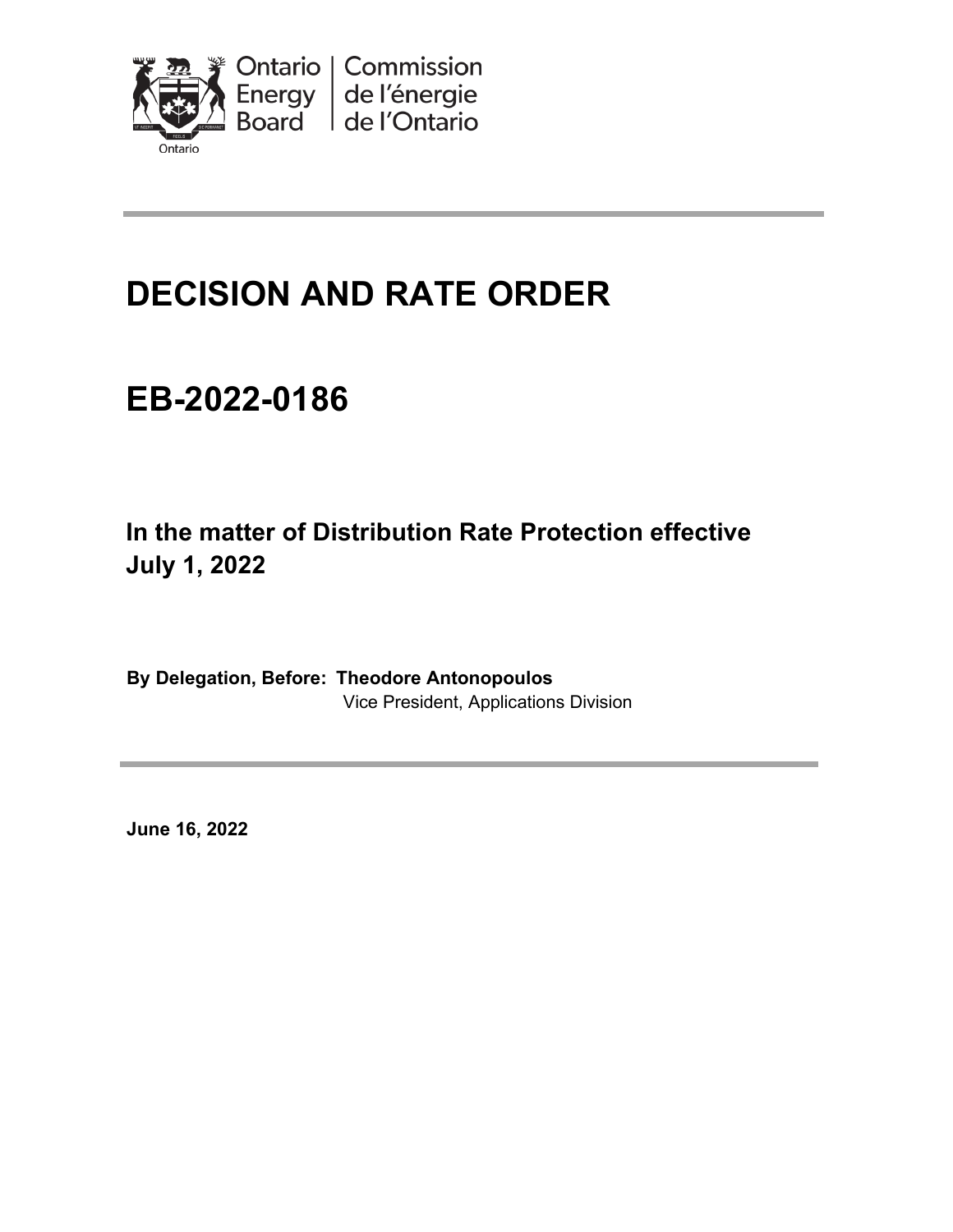#### **TABLE OF CONTENTS**

| $1 \quad \blacksquare$ |  |
|------------------------|--|
| $2^{\circ}$            |  |
| $3^{\circ}$            |  |
| $\overline{4}$         |  |
| $5^{\circ}$            |  |
|                        |  |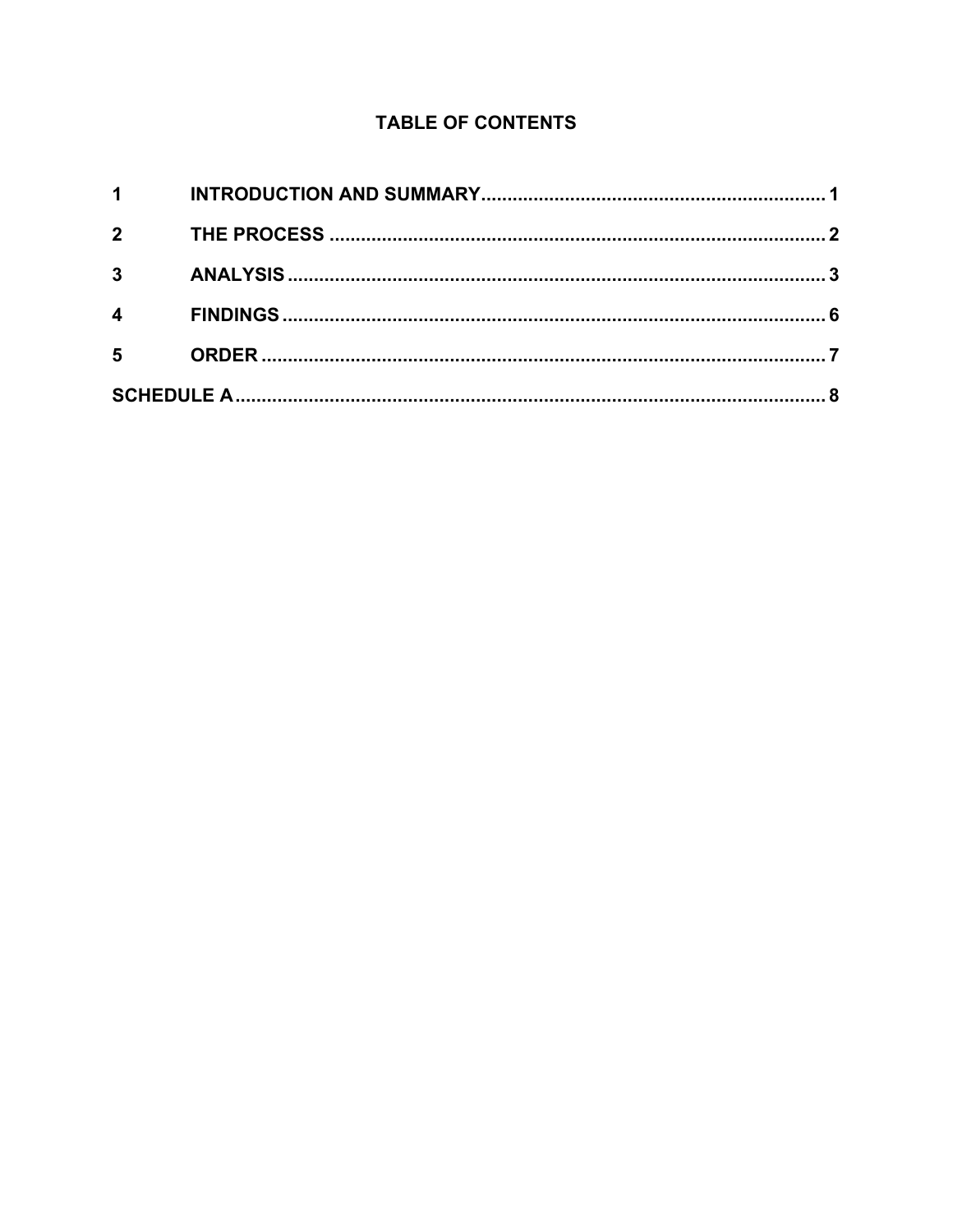### <span id="page-2-0"></span>**1 INTRODUCTION AND SUMMARY**

In 2017, through amendments to the *Ontario Energy Board Act, 1998* (OEB Act) and a related regulation (the DRP Regulation), [1](#page-2-1) the Government of Ontario established the Distribution Rate Protection (DRP) program for residential customers who live in certain areas with higher distribution costs, funded through provincial revenues.

This Decision and Order establishes the maximum monthly base distribution charge that utilities subject to the DRP program can charge an eligible residential customer for consumption on or after July 1, 2022. The maximum charge will increase by 3.3%, from \$36.86 to \$38.08 per month.

<span id="page-2-1"></span><sup>1</sup> Section 79.3 of the OEB Act and Ontario Regulation 198/17 (Distribution Rate-Protected Residential Consumers).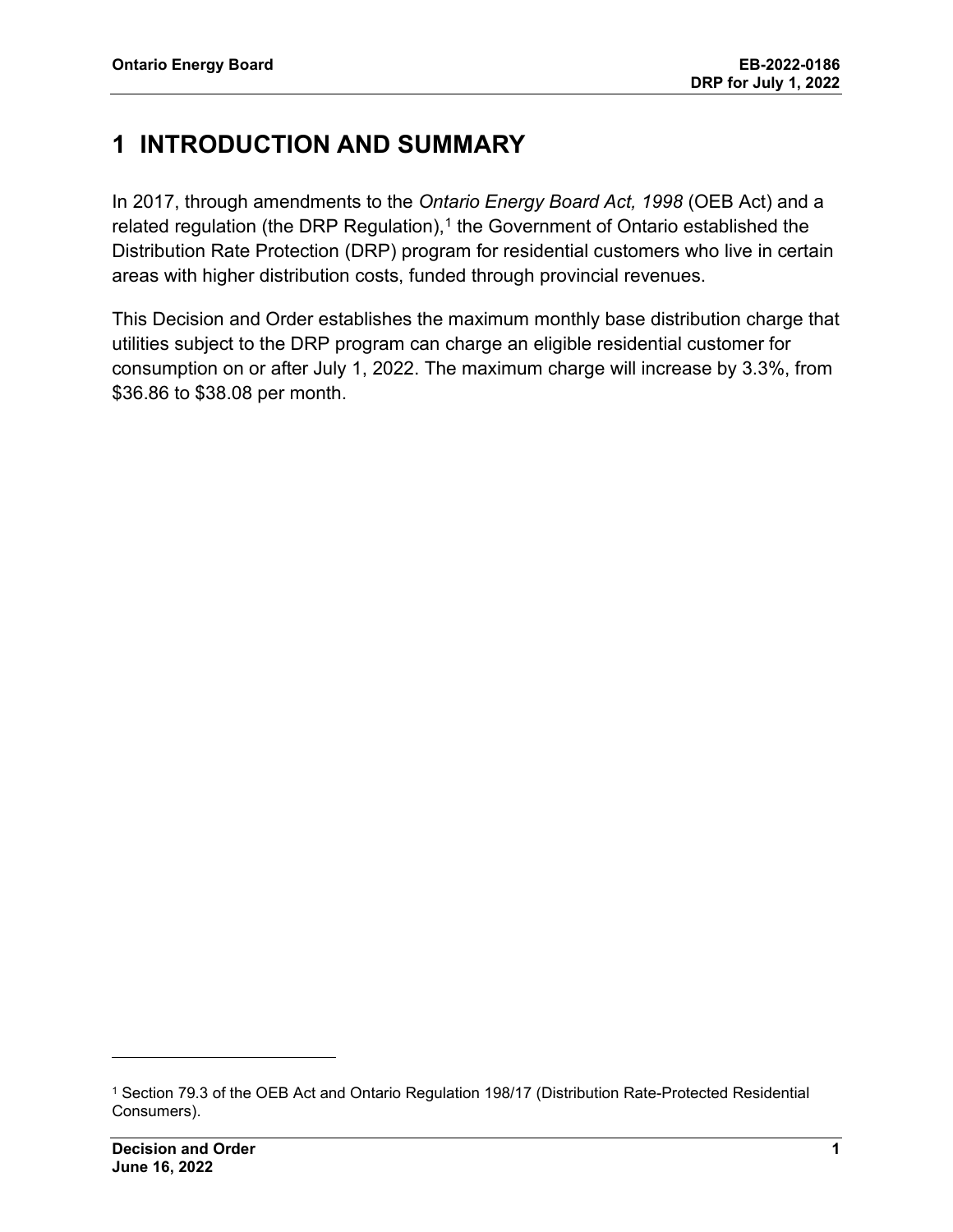## <span id="page-3-0"></span>**2 THE PROCESS**

The calculation of the maximum monthly base distribution charge for DRP customers is largely a mechanistic exercise. Accordingly, this Decision and Order is being issued by a delegated decision-maker without a hearing pursuant to subsection 6(4) of the OEB Act. The maximum charge established in this Decision and Order will apply to electricity consumed on or after July 1, 2022.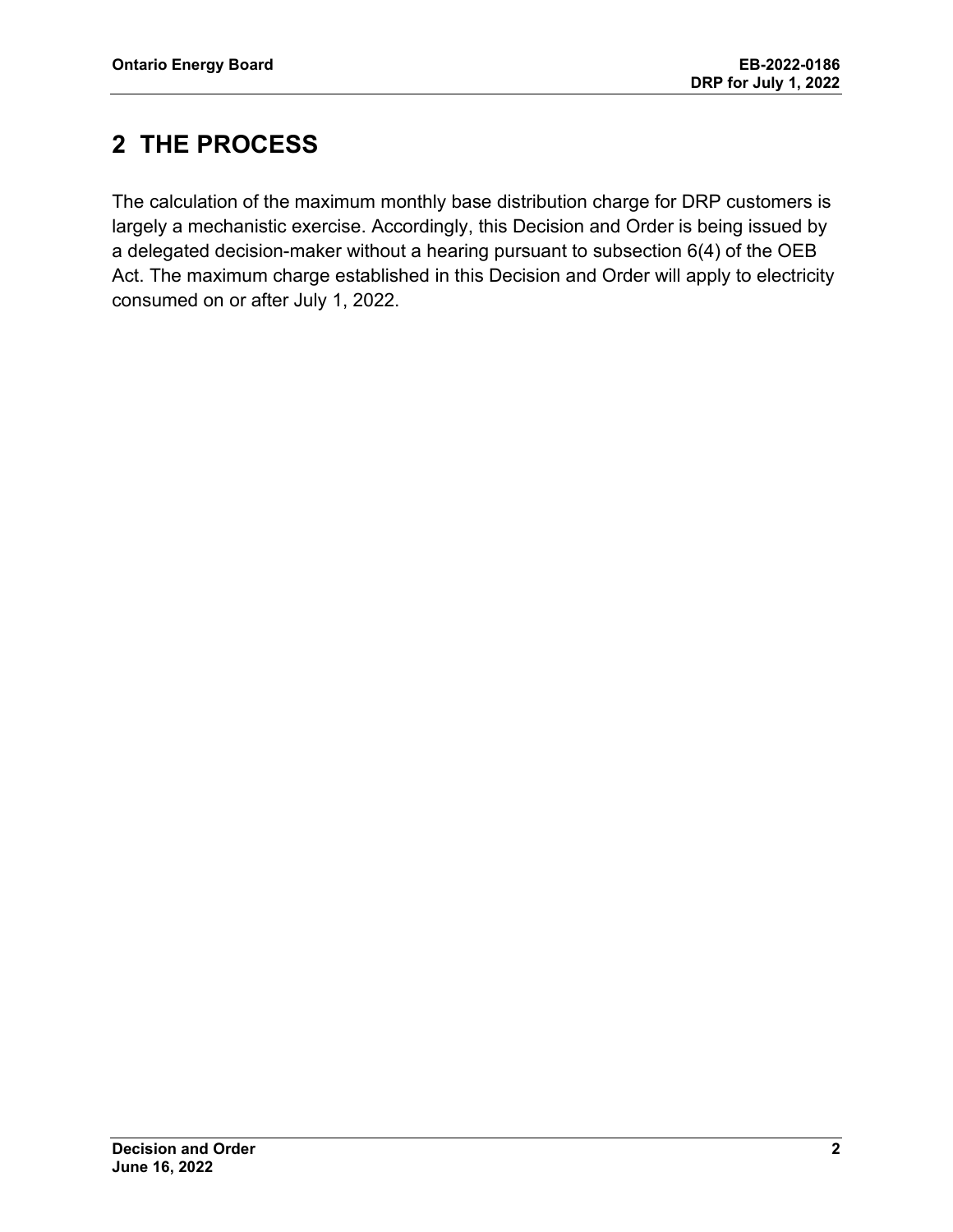# <span id="page-4-0"></span>**3 ANALYSIS**

Eligibility for the DRP is prescribed in the DRP Regulation. Eligible residential customers served by the following utilities qualify for the DRP:

| <b>Utility</b>                                                              | <b>Class</b>              |
|-----------------------------------------------------------------------------|---------------------------|
| Algoma Power Inc.                                                           | Residential – R1          |
| Atikokan Hydro Inc.                                                         | Residential               |
| Chapleau Public Utilities Corp.                                             | <b>Residential</b>        |
| Hydro One Networks Inc.                                                     | Residential $-$ R1 and R2 |
| InnPower Corp.                                                              | Residential               |
| Lakeland Power Distribution Ltd.<br>(former Parry Sound Power service area) | Residential               |
| Northern Ontario Wires Inc.                                                 | <b>Residential</b>        |
| Sioux Lookout Hydro Inc.                                                    | <b>Residential</b>        |

The DRP program provides for a cap on the amount that can be charged for base distribution charges, which consist of the base monthly fixed service charge and, for those distributors that still have one, the base variable distribution charge as well. The OEB calculates the cap or maximum monthly base distribution charge based on the parameters outlined in the DRP Regulation. The DRP Regulation requires the OEB to establish the maximum charge annually.

The DRP Regulation requires the OEB to set the maximum amount as the greater of: (a) the lowest of the monthly base distribution charges for the rate classes shown in the table above that were established in a rate order since the OEB's last determination of the maximum amount; and (b) the previously approved maximum amount, adjusted by the OEB's inflation factor for electricity distributors. The requirement to include an inflation adjustment in the calculation was introduced through [amendments](https://www.ontario.ca/laws/regulation/r22287) to the DRP Regulation that came into force on April 5, 2022.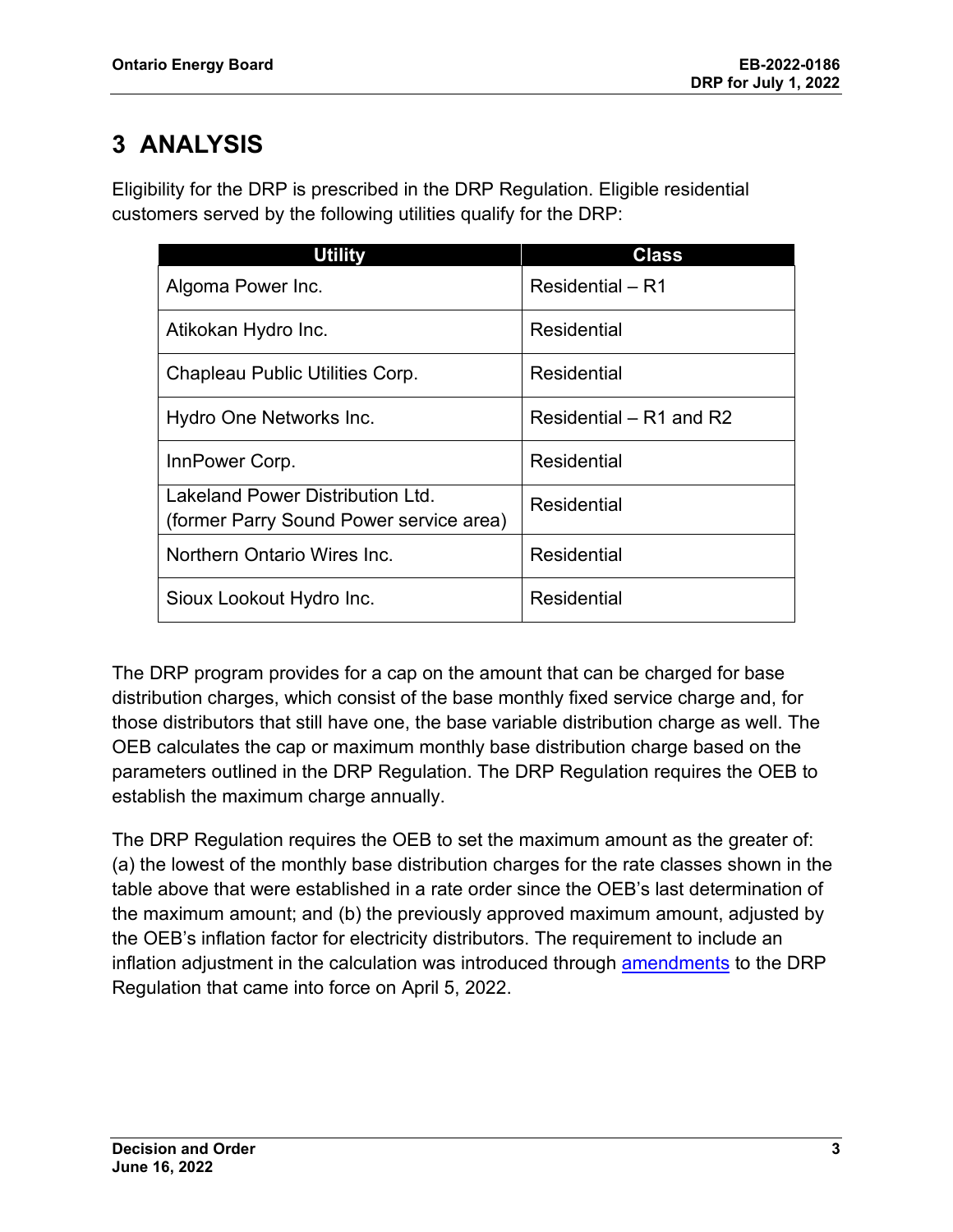The last time the OEB approved a maximum amount was on June 24, 2021, for electricity consumption beginning on July 1, [2](#page-5-0)021. That maximum amount was  $\$36.86,^2$ which has been the maximum amount since 2018. Adjusting that amount by the OEB's approved 2022 inflation factor for electricity distributors – 3.3% – results in a maximum charge of \$38.08.[3](#page-5-1)

All rate riders and adders, including those that are intended to recover a distributor's costs, are excluded from the calculation of the maximum base distribution charge and from the actual monthly base distribution charge to which the maximum charge will be compared in order to determine which one of the two charges will be billed to eligible customers.

All eight distributors named in the DPR Regulation have had rates approved by the OEB since the last OEB determination of the maximum monthly base distribution charge. The OEB has used the approved distribution charges of these distributors to calculate the maximum monthly base distribution charge that will be effective July 1, 2022.

The eight named distributors are at various stages of their transition to fully fixed residential distribution rates. For five of the eight named distributors (identified by an asterisk below), the monthly base distribution charge is based on a fully fixed charge. For the others, the monthly base distribution charge was calculated based on the 2022 approved monthly fixed charge divided by the percentage of revenue for the class collected through the fixed monthly service charge in the most recent application filed by each of the subject utilities. For example, if the approved monthly fixed charge is \$40.00 and 90% of the class revenue is currently collected by the monthly fixed service charge (with the remainder collected by the volumetric charge), the monthly base distribution charge would be  $$40.00/90 = $44.44$ . This is used as a proxy for a fully fixed distribution charge.

<span id="page-5-0"></span><sup>2</sup> Decision and Order (EB-2021-0189), June 24, 2021.

<span id="page-5-1"></span><sup>3</sup> Decision and Order (EB-2021-0212), November 18, 2021.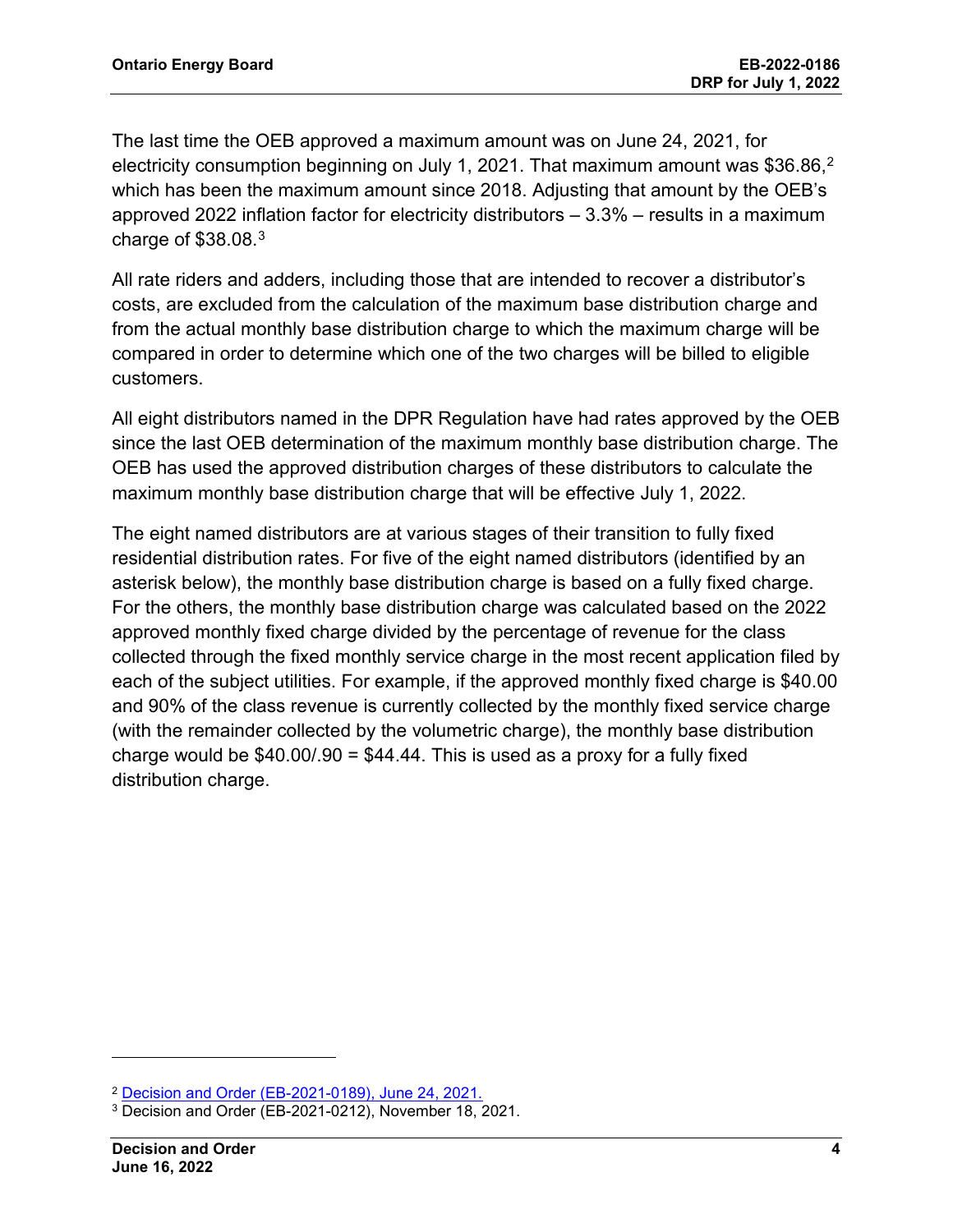#### **2021 Monthly Base Distribution Charge for Named LDCs (Fully Fixed or Equivalent)**

| <b>LDC</b>                                                                 | <b>Fully Fixed or Equivalent Monthly</b><br><b>Base Distribution Charge</b> |
|----------------------------------------------------------------------------|-----------------------------------------------------------------------------|
| Algoma Power Inc. <sup>†</sup>                                             | \$60.27                                                                     |
| Atikokan Hydro Inc.                                                        | $$50.73*$                                                                   |
| <b>Chapleau Public Utilities Corporation</b>                               | \$55.21                                                                     |
| Hydro One Networks Inc. <sup>†</sup>                                       | R <sub>1</sub> - \$64.44, R <sub>2</sub> - \$76.44                          |
| InnPower Corporation                                                       | $$46.55*$                                                                   |
| Lakeland Power Distribution Ltd<br>(former Parry Sound Power service area) | $$36.55*$                                                                   |
| Northern Ontario Wires Inc.                                                | $$40.32*$                                                                   |
| Sioux Lookout Hydro Inc.                                                   | $$51.26*$                                                                   |

\* Monthly base distribution charge based on a fully fixed charge

† Reflects funding from the Rural or Remote Electricity Rate Protection program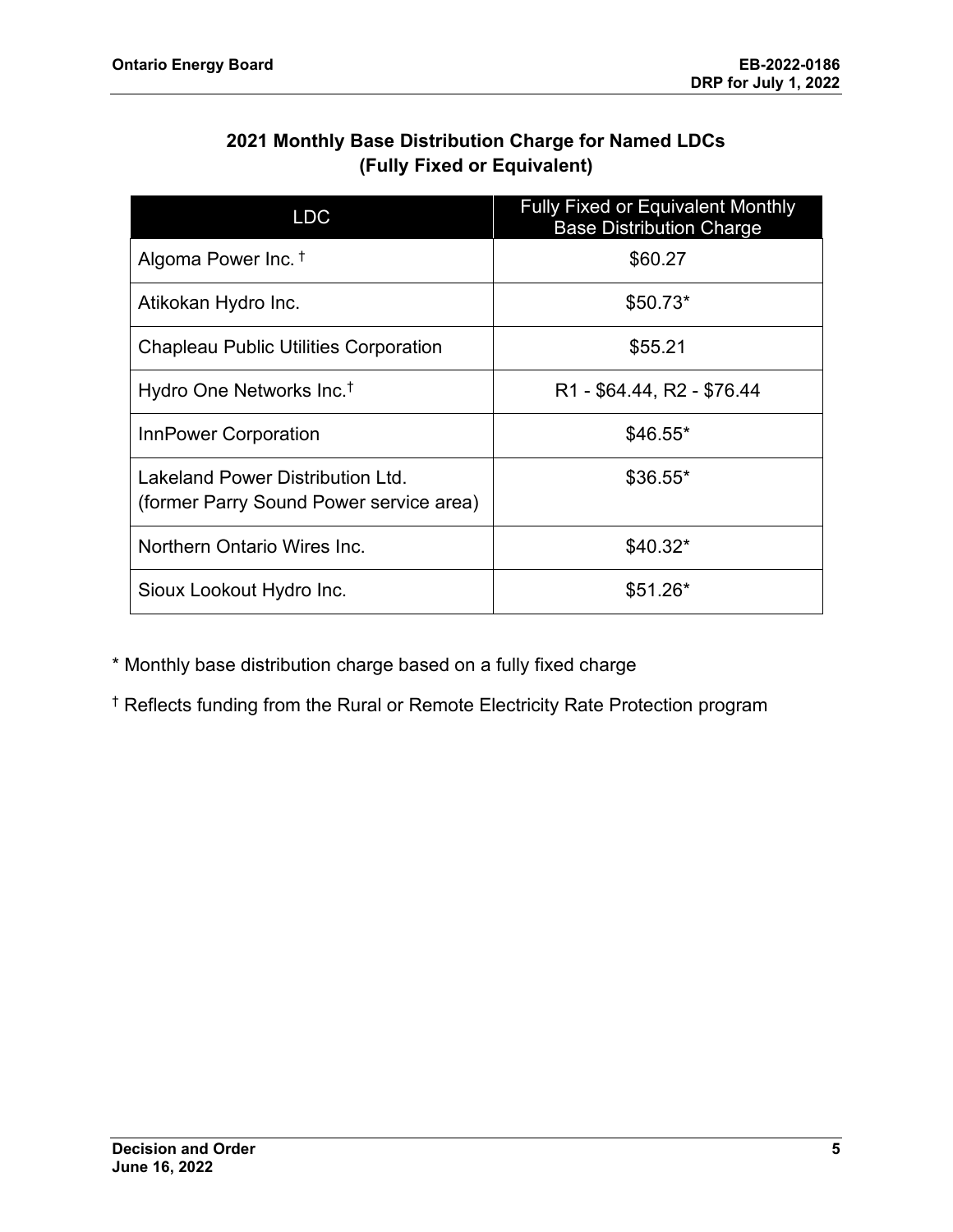### <span id="page-7-0"></span>**4 FINDINGS**

Of the eight utilities that had rates approved since the OEB's last determination of the DRP amount, the one with the lowest charge calculated on a fully fixed basis is Lakeland Power (former Parry Sound Power service area) at \$36.55 per month. This amount is lower than the previously approved DRP cap, as adjusted for inflation, of \$38.08 per month. Accordingly, \$38.08 will be the maximum monthly base distribution charge for DRP-eligible customers.

This means that a distributor must charge a DRP-eligible customer the lower of the amount the customer would owe for base distribution charges for the month as determined by the distributor in the normal course and the maximum charge of \$38.08. For Lakeland Power (former Parry Sound Power service area), whose approved fully fixed base distribution charge of \$36.55 is currently lower than the \$38.08 cap, the \$36.55 would apply.

The DRP amount is not currently shown on utility-specific tariffs of rates and charges; updates to the tariffs are therefore not required. The OEB will however require applicable electricity distributors (other than Lakeland Power, which is not affected by the change to the maximum charge) to notify affected customers of the change to the maximum charge given that this is the first change to the maximum charge since 2018.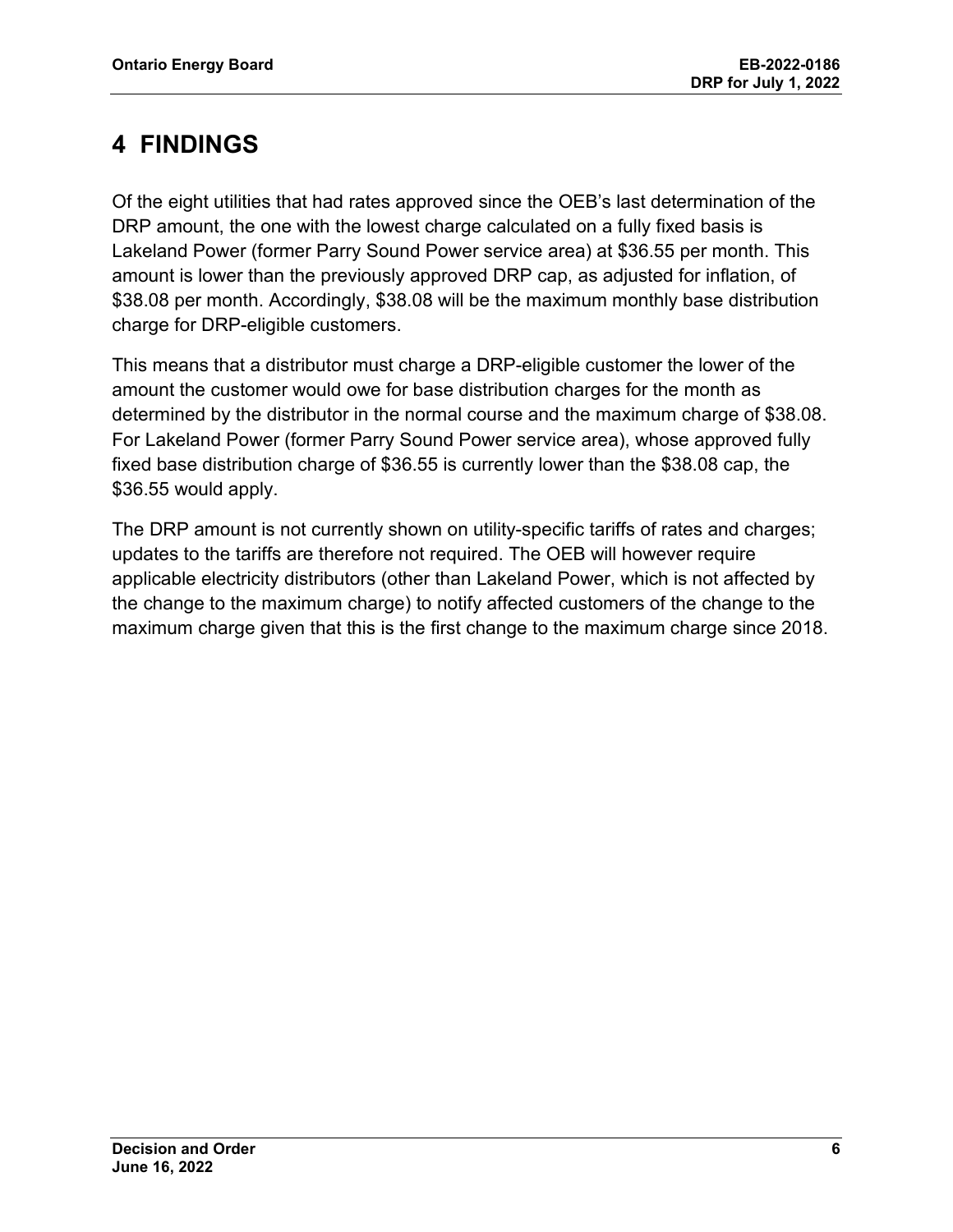## <span id="page-8-0"></span>**5 ORDER**

#### **IT IS ORDERED THAT:**

- 1. The maximum monthly base distribution charge for eligible Distribution Rate Protection customers is \$38.08 for electricity consumed on or after July 1, 2022.
- 2. Algoma Power Inc., Atikokan Hydro Inc., Chapleau Public Utilities Corporation, Hydro One Networks Inc., InnPower Corporation, Northern Ontario Wires Inc. and Sioux Lookout Hydro Inc. shall notify their affected customers of the rate change no later than the delivery of the first bill reflecting the new rates.

#### **DATED** at Toronto June 16, 2022

#### **ONTARIO ENERGY BOARD**

**Nancy** Marconi Digitally signed by Nancy **Marconi** Date: 2022.06.16 12:27:18 -04'00'

|           | Nancy Marconi |
|-----------|---------------|
| Registrar |               |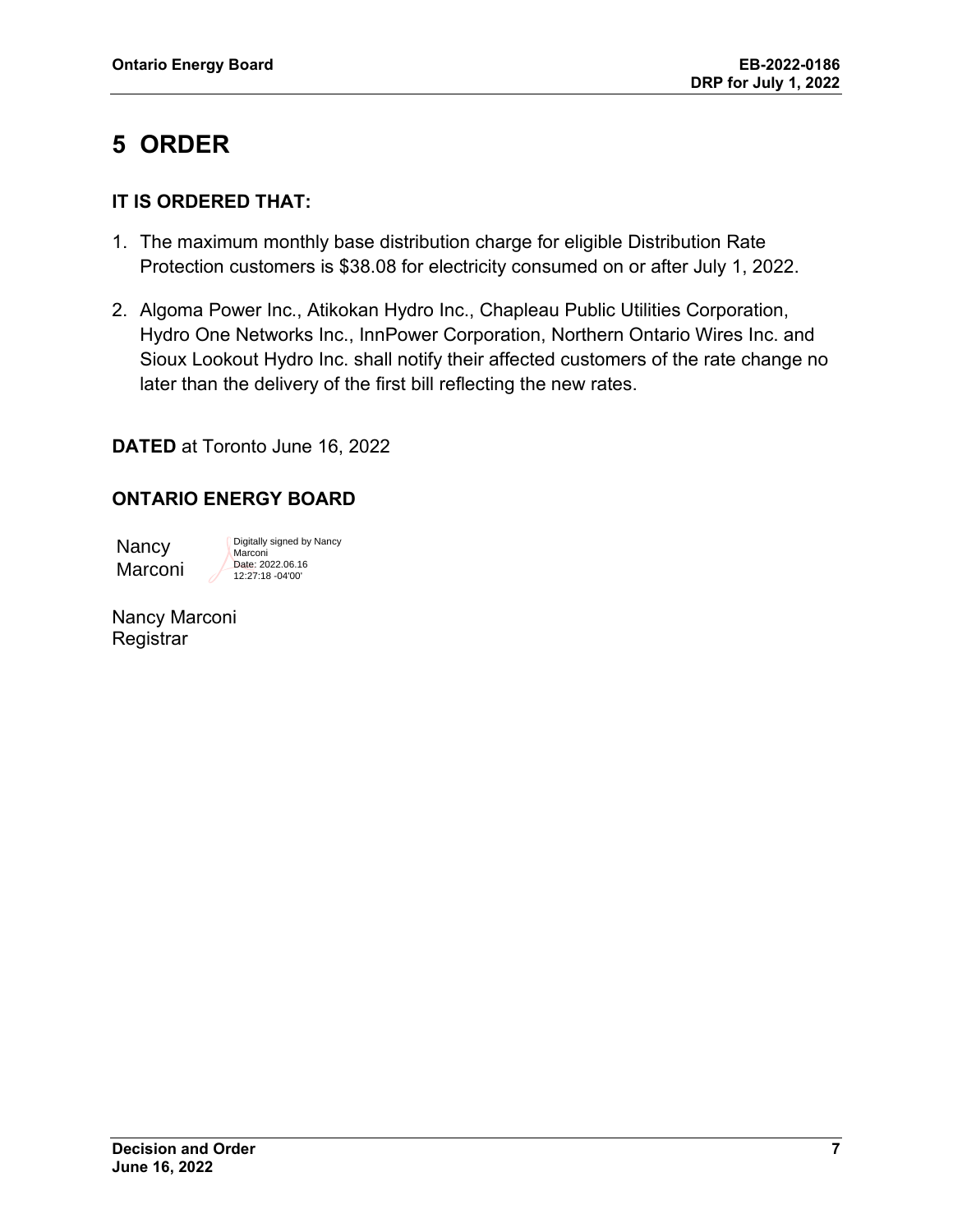### **SCHEDULE A**

#### **DECISION AND ORDER**

#### **EB-2022-0186**

### <span id="page-9-0"></span>**COMMUNICATION TO DISTRIBUTORS REGARDING THE DISTRIBUTION RATE PROTECTION PROGRAM**

**JUNE 16, 2022**